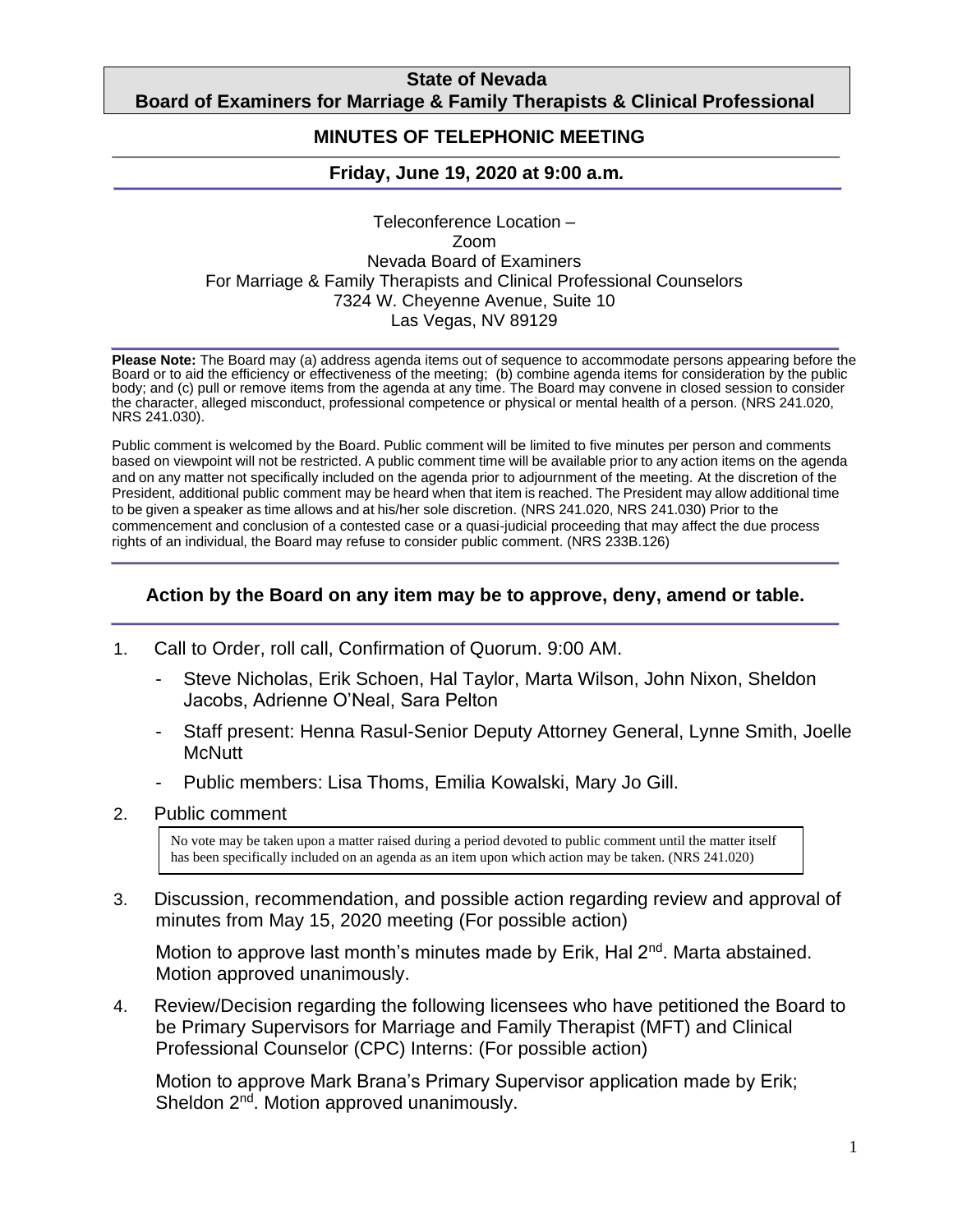| <b>Supervision</b><br><b>Applicant</b> | <b>AAMFT Approved</b><br><b>Supervisor/Supervisor</b><br><b>Candidate or CCE</b><br><b>Approved Certificate/</b><br><b>Supervisor Course</b> | <b>Transcript</b><br>of 45-hour<br>Graduate-<br>level<br><b>Supervision</b><br><b>Course</b> | <b>Mentor</b><br><b>Signature of</b><br><b>Supervisory</b><br><b>Experience</b> | <b>Mentor</b><br><b>Contract</b> |
|----------------------------------------|----------------------------------------------------------------------------------------------------------------------------------------------|----------------------------------------------------------------------------------------------|---------------------------------------------------------------------------------|----------------------------------|
| <b>Mark Brana</b>                      | Yes                                                                                                                                          | N/A                                                                                          | N/A                                                                             | N/A                              |

- 5. Discussion and Possible Action regarding Mary Jo Gill's Petition to Appear before the Board to reconsider its September 11, 2019 Order and Decision (For discussion/possible action)
	- Hal is recusing due to previous connection to the case
	- Sara is recusing because Mary Jo was in her cohort and knows her outside of this circumstance
	- Henna: since we have quorum for the meeting, quorum is not required for this specific item. The decision was made from last time so what is on the table today is to affirm or deny the decision
	- Erik: can you remind us of what the order was?
	- Steve: reiteration of the order
	- Mary Jo: I understand that because it was my business, I am held responsible, I do have the Medicaid documents and I was not aware that it was an allegation regarding me personally
	- Henna: it is based upon the principle of "respondeat superior" and that you, as an individual, are responsible for your business
	- Steve: this is a parallel to the primary supervisor and intern role
	- Erik: I am the executive director of a non-profit agency and therefore I am responsible for what happens in that agency
	- MaryJo: I do have the documents that are related to my business, do I need to have another hearing even if I pay the fees?
	- Henna: you have to pay all the attorney's fees and fine before you can submit an application to practice again and begin the

Motion to affirm Mary Jo Gill's order as previously approved made by Erik; Steve 2<sup>nd</sup>. Hal and Sara abstain. Motion approved unanimously.

- 6. Discussion and Possible Action regarding Daina Chiappe's Consent Decree before the Board (For discussion/possible action)
	- Marta and Sheldon recuse due to working with Daina at UOP
	- Henna: starting on page 3, please review that, and page 5 is the discipline actions agreed to by the licensee. Because this is a settlement, the board needs to either approve or deny the consent decree.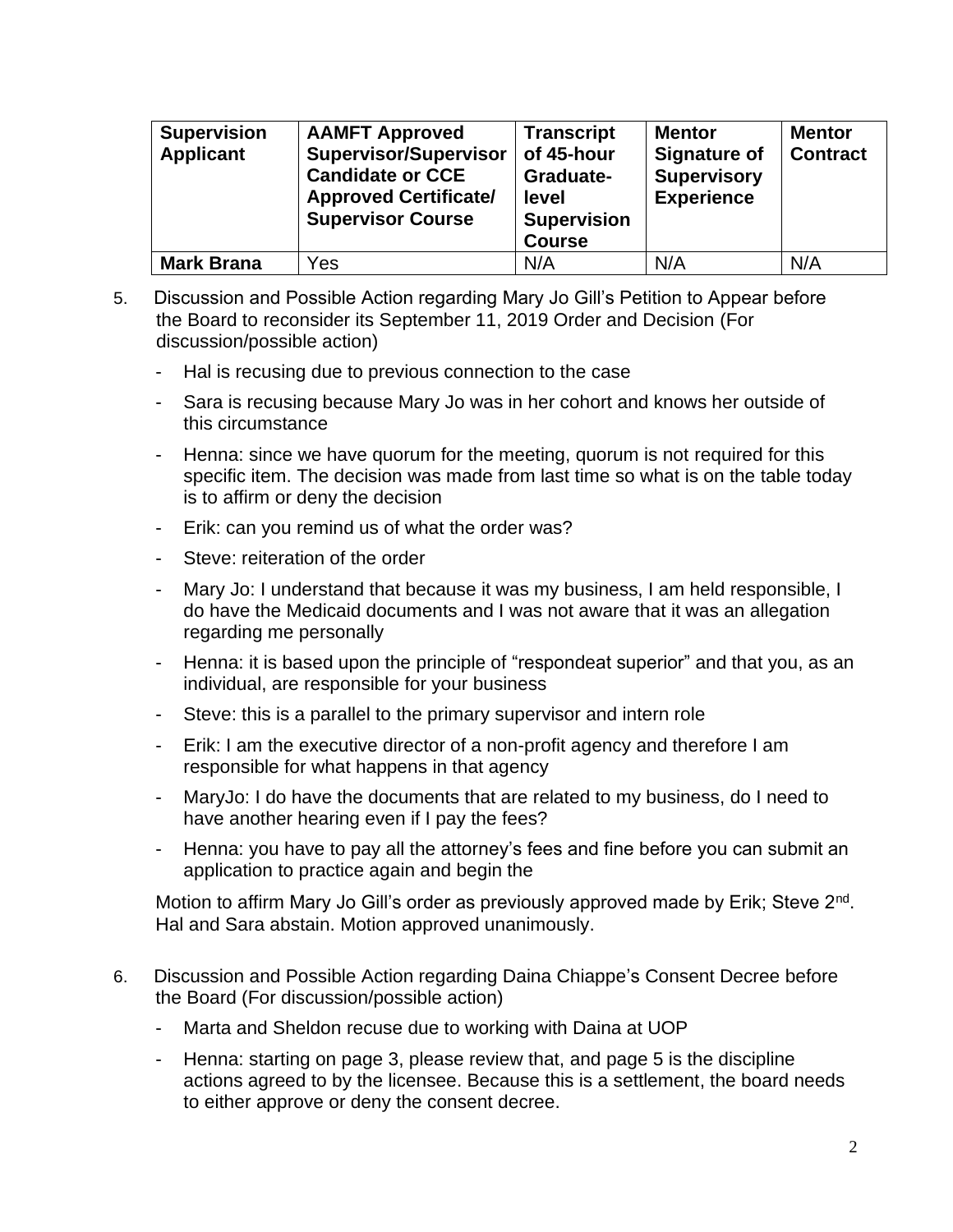- Hal: can I have some details as to what the inappropriate behavior was?
- Henna: we cannot discuss that because of the settlement, these are the stipulations of settling vs. having a hearing, some details are not made public
- Erik: good job here on this because these are the things that the Board used to wrestle with all the different components of an agreed settlement
- Henna: it's an acknowledgement of the regulations, code of ethics that we purported to be violated

Motion to approve Daina Chiappe's order as made by Hal; Adrienne 2<sup>nd</sup>. Marta and Sheldon abstain. Motion approved unanimously.

- 7. Discussion and Possible Action regarding Lynn Dyas's Consent Decree before the Board (For discussion/possible action)
	- Henna: please review the document, page 3 has the terms on factual items, page 5 has the disciplinary terms
	- Hal: AAMFT code of ethics is integrated into the violations by reference
	- Steve: welcome any board members comments
	- Erik: this consent decree is well written

Motion to approve Daina Chiappe's order as made by Erik; Marta 2<sup>nd</sup>. Motion approved unanimously.

- 8. Steve Nicholas petitions the board to discuss requiring 2 credits of diversity/multicultural education as part of the required CEUs for licensure. (For discussion)
	- Steve: now that we have 40 CEUs every two years with 6 ethics, 4 suicide prevention, it seems overdue to include diversity and multicultural education
	- Lynne: what is the quality of current offerings for this type of content?
	- Hal: it might be that you have to find someone that has done research in this area
	- Sheldon: I agree. You could bring in a speaker to facilitate a training, this is a long overdue type of training
	- Steve: some people may push back on the Board trying to regulate the type of education they choose
	- Erik: I am in full support of this being a part of our regulations
	- Hal: there is a huge community of people support in this area and it is a good idea
	- Sheldon: this is a very important topic
	- Marta: there are ton of documentaries out there for our own edification and thanks to Steve for putting this on the agenda
	- John: I maintain licensure in AZ and this topic is a requirement for licensure shouldn't be a problem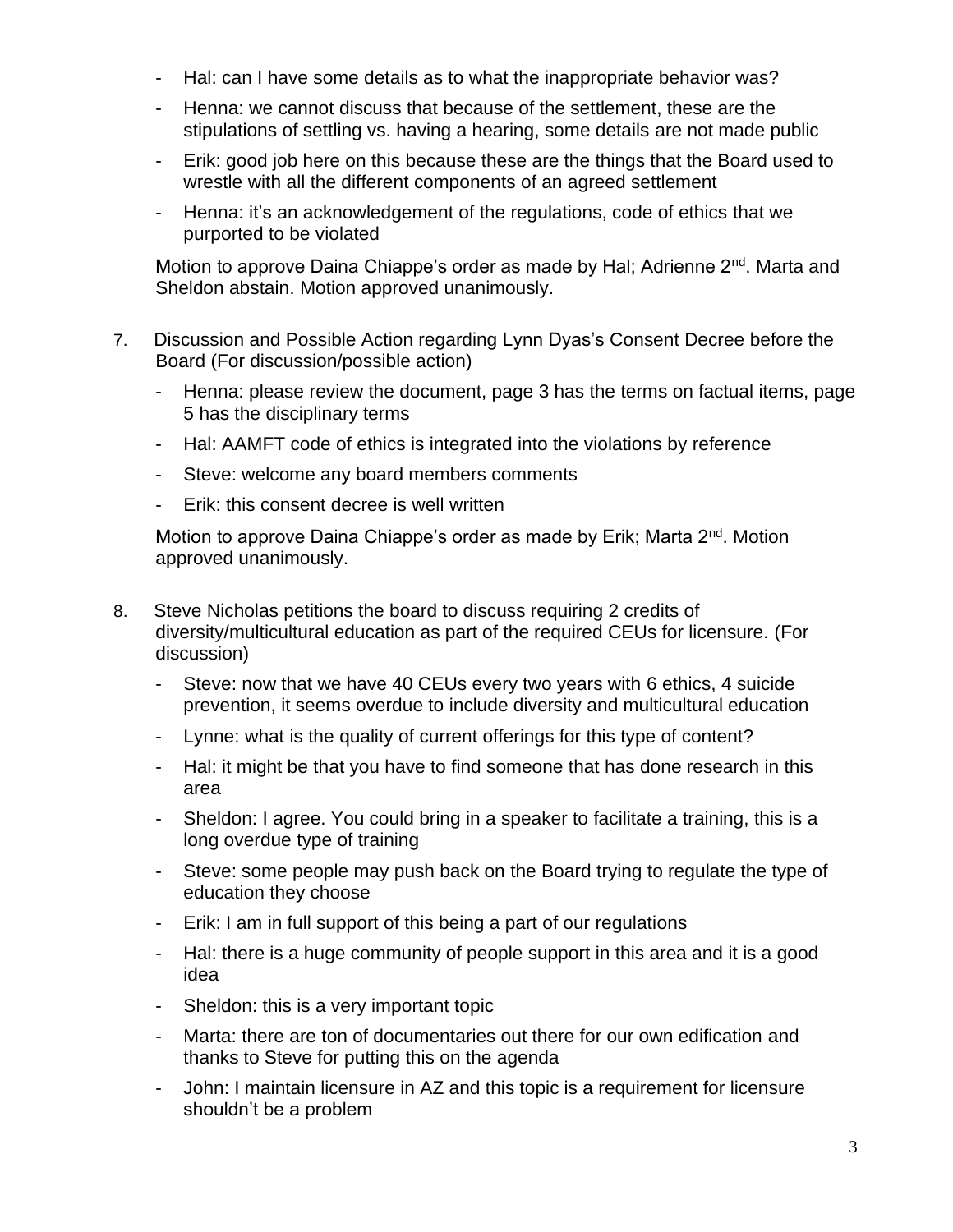- 9. Lynne Smith petitions the board to review and discuss NRS 641A.262 related to reporting of receipt of training in treatment of mental and emotional trauma and the tracking of such training. (For discussion)
	- Steve: I think this came out of the 10/1 shooting in Las Vegas. I was not aware of this regulation
	- Lynne: this goes into effect next month. Maybe we want to consider, as a board, what constitutes appropriate training?
	- Steve: this requires us to keep a list
	- Erik: the state wants a list of action ready people that have been trained to respond
	- John: that goes into setting a standard
	- Erik: three-part question (1) have you been trained (2) what was the training in (3) are you willing to respond
	- Hal: it is meant to be a tool for people to use in disaster relief
	- John: it is not equivalent to an endorsement
	- Lynne: are interns are automatically excluded?
	- Hal: it should be fully licensed folks, stick to the statute of experienced clinicians
- 10. Lynne Smith petitions the board to review and approve the May financial statements (For discussion/possible action)
	- Lynne: we are on target for where we anticipated as of May
	- Steve: it is really nice to have a straightforward document
	- Erik first, Sara second no abstentions motion approved

Motion to approve the May financials made by Erik; Sara 2<sup>nd</sup>. Motion approved unanimously.

- 11. Lynne Smith petitions the board to approve a 13% raise for Joelle McNutt, Office Manager, which is in the approved budget to be effective August 1, 2020 (For discussion/possible action)
	- Lynne: Joelle is totally awesome and has allowed the office to be stream-lined and efficient. Additionally, the responsivity and customer-service focus has changed licensees' perceptions of dealing with the office
	- Steve: to add to that, think about what you've heard in the past decade about the board office. I have heard glowing thoughts and opinions on Joelle's work
	- Sheldon: I agree. I know what Joelle brings to the table; I have known her for about 6 years. I've also heard positive praise from licensees and supervisees
	- John: I've also known Joelle and the consistency, and the lack of complaints is wonderful
	- Hal: it is a team effort down there, let's give some credit to the executive director.

Motion to approve the raise for Joelle effective August 1<sup>st</sup> made by John; Sheldon 2<sup>nd</sup>. Motion approved unanimously.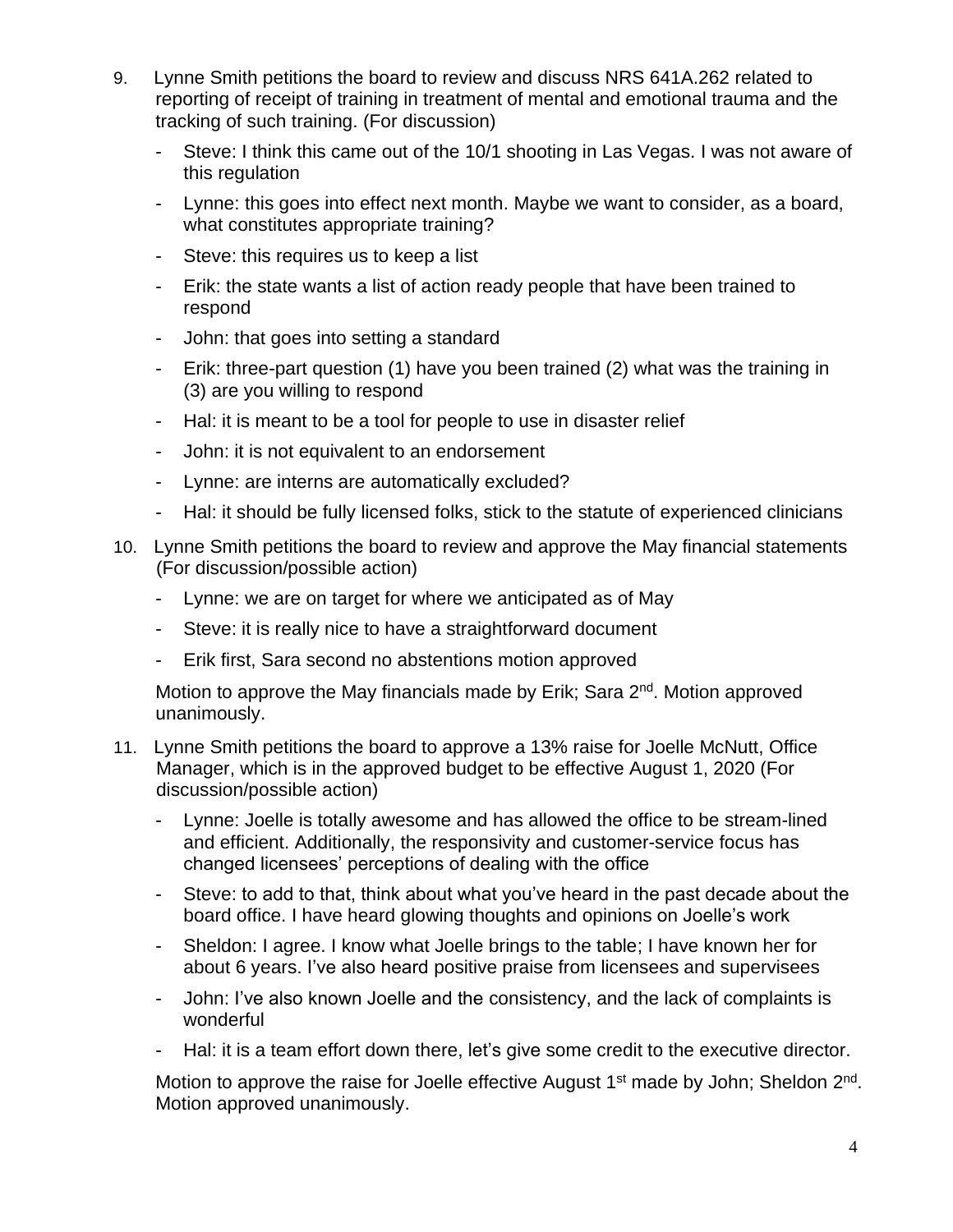- 12. Lynne Smith petitions the board to approve the revised Employee Handbook (For discussion/possible action)
	- Lynne: if you have not had a chance to review this document, we can table this, I included Erik's and Marta's input in the revisions. FMLA was not included as that is for organizations of over 50 employees.
	- Steve: the cost of healthcare premiums need to be considered
	- Erik: the Employee Handbook does need to be a document that Board reviews once a year. I do want to talk about the accrual of PTO, I think that 30 days is a lot, I would say 25 at the max
	- Marta: I've worked for the same organization for 19 years and that is what we accrue. There is no distinction between sick time and vacation, it is all considered personal time off.
	- Steve: it would be nice to have someone stay in the board office for more than 7 years
	- Hal: I have not had a chance to review it, I would like more time to review it
	- John: can we talk about use it or lose it, can we cash it out instead?
	- Steve: let's table this discussion until the August board meeting.
- 13. Disciplinary Matter Recommendation for Dismissal (For possible action)
	- a. Case No. NV17MFT008
	- b. Case No. NVMFT171107-01
	- Hal: I will abstain on both cases
	- Henna: I will affirm the dismissals since I have reviewed with Stephanie
	- Erik first, Marta second, Hal abstains, motion to dismiss approved

Motion to dismiss these two cases made by Erik; Marta 2<sup>nd</sup>. Hal abstains. Motion approved unanimously.

- 14. Nomination and election of Board Officers for the 2020-2021 fiscal year pursuant to NRS 641A.140 (For discussion/possible action)
	- Lynne: the existing positions of President and VP are wishing to continue
		- o John and Steve: I would like to continue
	- Erik: this will be my twelfth and final year. I think it's important for a newer member to take an office and move through the roles. It is nice for a president, one year is a legislative year and one working year. I will be stepping down as Secretary/Treasurer. Secretary/Treasurer is a really easy process now since we have such clear-cut financials
	- Steve: would anyone like to volunteer?
	- Sara: I will throw my hat in. I use Quicken and do my own taxes.
	- Motion to approve Steve as President, John as Vice President, and Sara as the new Secretary/Treasurer made by Erik; Hal 2<sup>nd</sup>. Motion approved unanimously.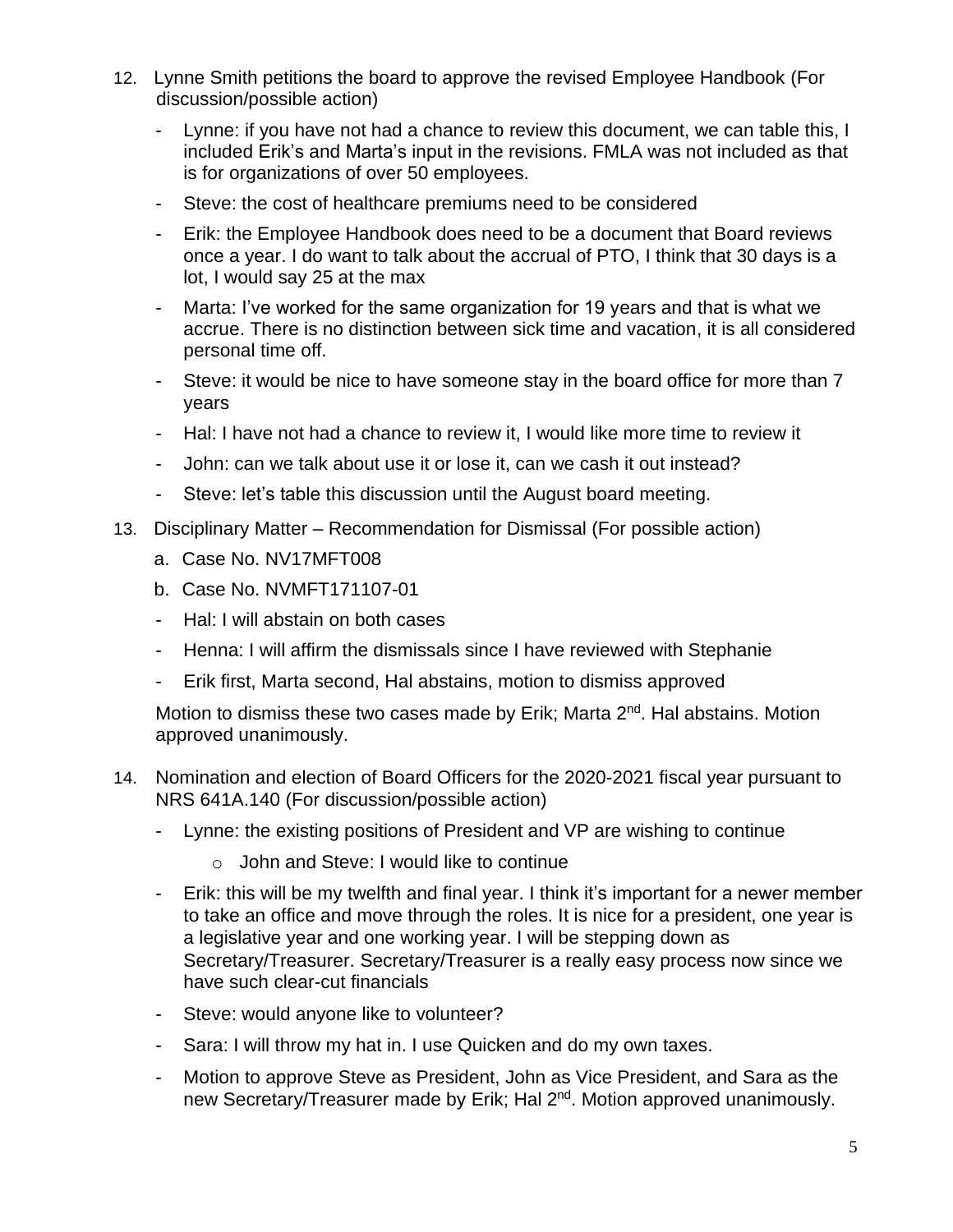- 15. Report from President (Advisement)
	- I am looking forward to this summer getting to Vegas for an extended period of time to review legislative items.
- 16. Report from Complaints Investigator (Advisement)
	- Continuing to clean up, no new complaints this month. Working on cleaning up the backlog and current cases.
	- Erik: how many cases are open?
	- Lynne: low 30s.
- 17. Report from Treasurer (Advisement)
	- The administrative code review every two years, I would go to assembly woman who suggested the 2 CEUs for crisis, send out summarizes
	- Steve: please go through the regs and write down anything you believe needs visiting and we will put it on the agenda for August
	- If Lynne could send out the most current NRS and NAC's that would be great
	- Erik: it would be good for everyone to look at the regs by mid-July and compile a list, please send everything to Lynne
- 18. Report from Executive Director (Advisement)
	- The move went well, and we are open to the public on Tuesday Thursday from 9 AM to 4 PM
	- Does the board want to have a formal review process for my position?
	- Erik: I think it is a good idea for the ED to be reviewed
	- Meeting with Certemy next week to begin the conversion process Applications have been numerous  $-$  April  $-$  26, May  $-$  36, June  $-$  40
	- Marta: what are the numbers of MFTs and CPCs
	- Hal: we do need more supervisors to handle more interns at this
- 19. Report from Senior Deputy Attorney General Henna Rasul (Advisement)
	- I do not have a report
- 20. Discussion regarding future agenda items and possible future meeting dates:
	- a) Friday, August  $21^{st}$  @ 9:00 AM (Public Hearing)
	- Works for everyone
		- b) Friday, September 18<sup>th</sup> @ 9:00 AM (Public Hearing)
	- Works for everyone
- 21. Public comment.

No vote may be taken upon a matter raised during a period devoted to public comment until the matter itself has been specifically included on an agenda as an item upon which action may be taken. (NRS 241.020)